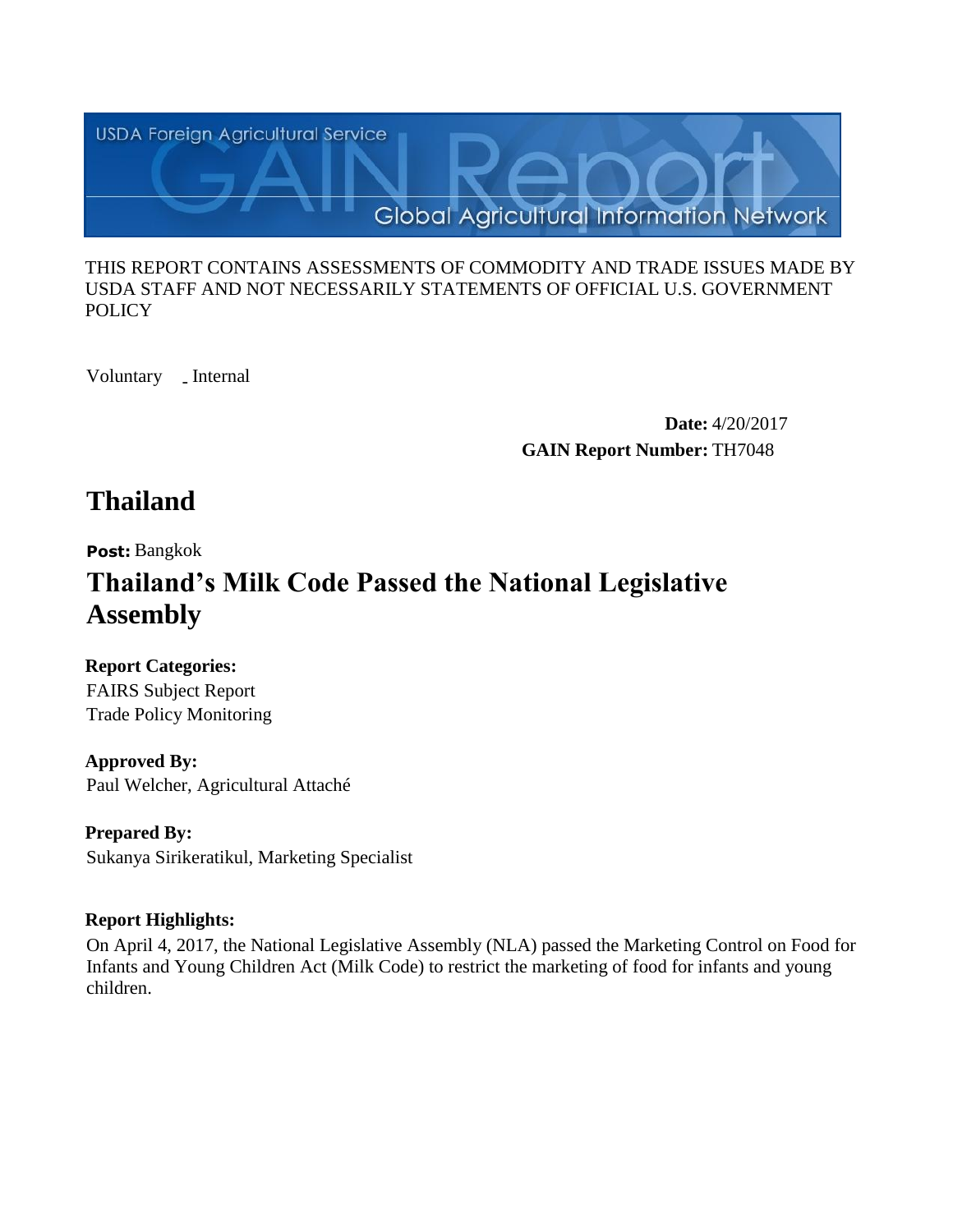#### **General Information:**

#### **Thailand's Marketing Control on Food for Infants and Young Children Act Passed the National Legislative Assembly.**

On April 4, 2017, the National Legislative Assembly (NLA) passed the Marketing Control on Food for Infants and Young Children Act (Milk Code) to restrict the marketing of food for infants and young children. This regulation will go into effect 60 days after it is published in the Royal Gazette.

The approved legislation differs from the original draft legislation proposed by the Ministry of Public Health in the following ways:

- The approved legislation has separate definitions for infants and young children as well as separate definitions for food for infants, food for young children, and supplementary food for infants.
- The approved legislation limits the prohibition on advertising to just food for infants and supplementary food for infants. Advertising for food for young children is now permitted as long it does not cause the public to believe the product is for infants or cause the public to believe that the product was suitable for feeding infants.
- The approved legislation reduces the maximum criminal penalty of imprisonment from 3 years to 1 year and the maximum fine from 300,000 baht to 100,000 baht for violations of the advertising prohibitions.

Post's largest concern with the final legislation is the open-ended authority given to the Marketing Control on Food for Infants and Young Children Committee to provide advice on the issuance of regulations or notifications for the implementation of marketing control measures of food for young children.

Below is the unofficial translation of the Milk Code with changes from the original draft legislation to the approved legislation highlighted.

#### *(Unofficial Translation*) **(Draft) Marketing Control on Food for Infants and Young Children Act B.E……..(……..)**

 Whereas it is expedient to enact a law governing the marketing control on food for infants and young children.

**\_\_\_\_\_\_\_\_\_\_\_\_**

Section 1. This Act shall be called the "Marketing Control on Food for Infants and Young Children Act B.E……."

**Section 2.** This Act shall come into force  $\frac{180-60}{180}$  days after its publication in the Government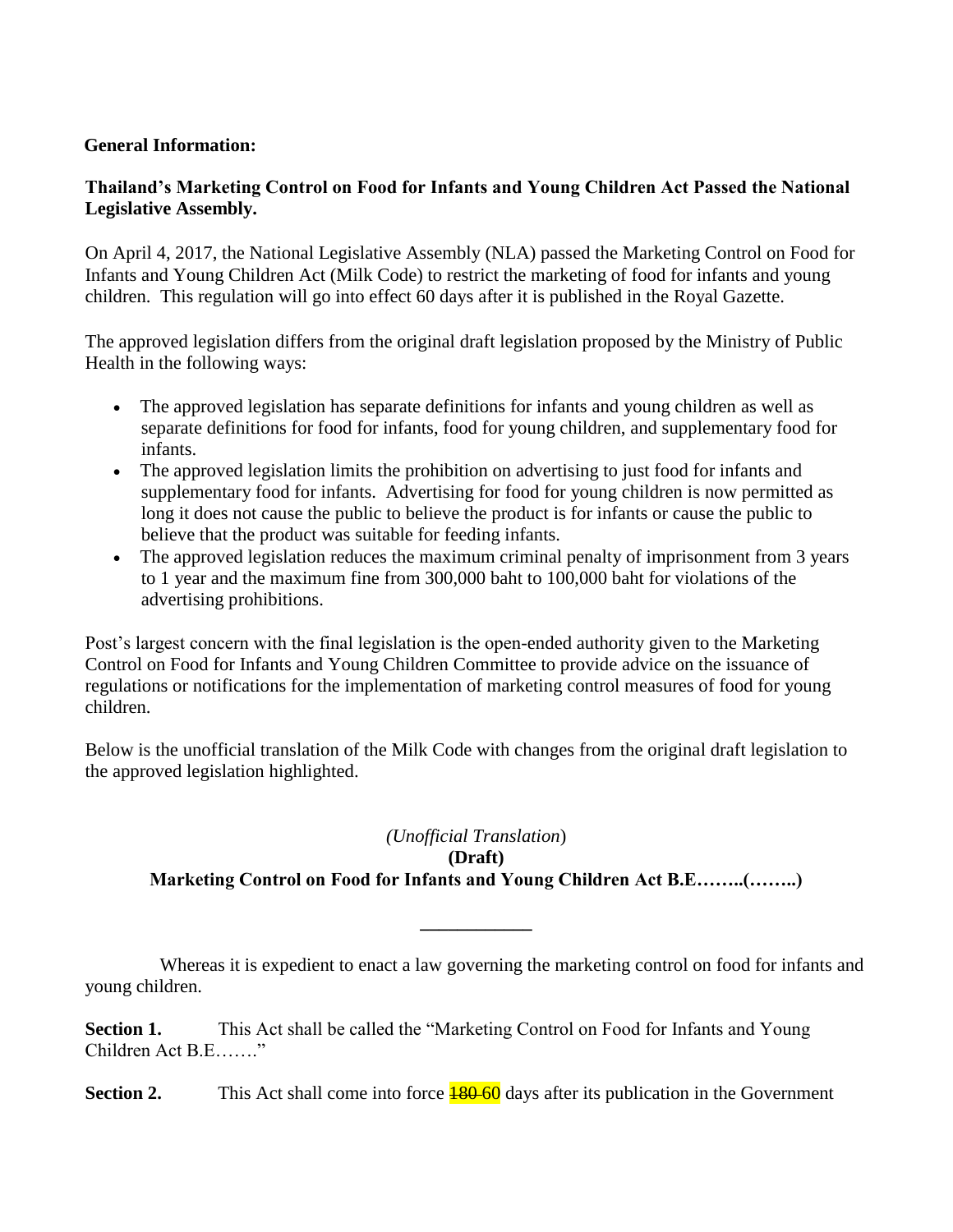Gazette.

**Section 3.** In this Act,

"*Infant*" means a child from newborn to 12 months of age.

"*Young Child*" means a child over 12 months to 3 years of age.

"*Food for Infants and Young Children*" means:

- 1. milk or **other food other products used as food** containing appropriate and adequate nutrients for feeding infants **and young children and which is registered under according** the law on food; and
- 2. other food intended for feeding infants and young children as prescribed by the Minister on the advice of the Committee. Milk or other products used as food with the statement indicates that it can be used for feeding infants.

*"Food for Young Children" means milk or other products used as food with a statement that indicates that it is to be used for feeding young children and only as prescribed by the Minister on the advice of the Committee.*

"*Supplementary Food for Infants and Young Children*" means supplementary food used to add nutrient value supplementary orand to build up familiarity to food for infants over 6 months of age or **young children and which is registered under according** to the law on food.

"*Manufacturer*" means a person who produces, mixes, cooks, splits or combines loads, or changes packages.

"*Importer*" means a person who takes or orders (goods) into Thailand.

"*Distributor*" means a person who sells, distributes, exchanges or gives out (goods) for commercial purposes.

*"Label"* means label according to the law on food.

"*Advertising*" means the activity, by any means, of making people see or know the intended information for commercial purposes.

"*Intended Information*" includes letters, pictures, artificial marks, photographs, motion pictures, light, sound, marks or any other means to make people understand.

"*Marketing*" means any activity intended to sell, create an image of, promote or encourage the use of the Food for Infants, Food for Young Children, or the Supplementary Food for Infants and Young **Children**, as the case may be, for commercial purposes.

"*Public Health Service Center*" means a place for medical treatment under the law on health service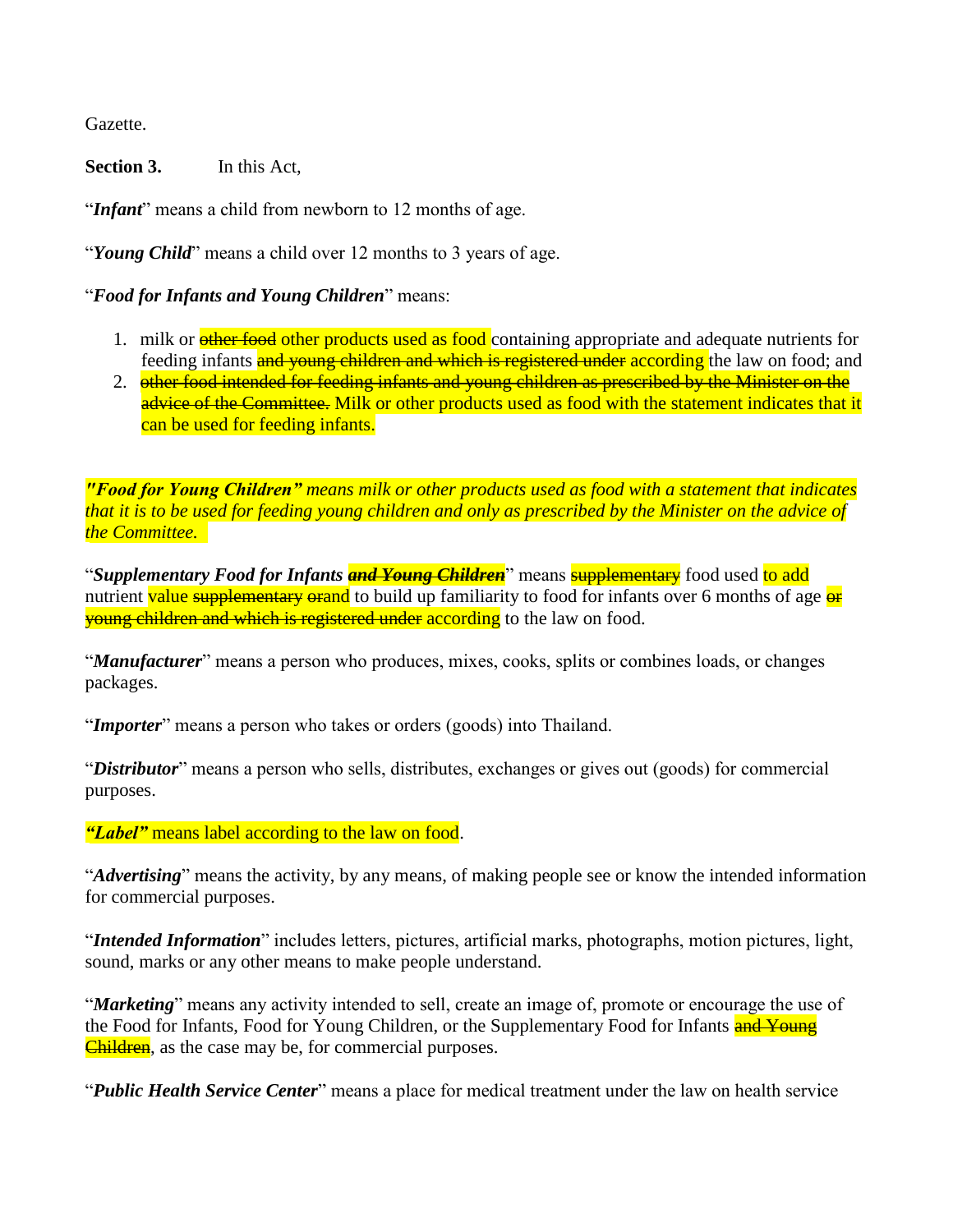center or a place for medical treatment operated by a ministry, department, local administration organization, state enterprise, government educational institution, other government agency, or the Thai Red Cross, and shall include non-profit non-government organizations whose activities involve mother and child health as well as Public Health Profession Organizations.

"*Public Health Profession Organization*" means a profession committee in various fields under the law on medical registration, the Medical Council of Thailand under the law on Medical Profession Act, Thailand Nursing and Midwifery Council under the law on Nursing and Midwifery Profession Act, the Dental Council of Thailand under the law on Dental Profession Act, the Pharmacy Council of Thailand under the law on Pharmaceutical Profession Act, the Physical Therapy Council under the law on Physical Therapy Profession Act, the Medical Technology Council under the law on Medical Technology Profession Act, the Thai Traditional Medical Council under the law on Thai Traditional Medical Profession Act, the Council of Community Public Health under the law on Community Public Health Profession Act, or other Medical Profession Councils and Public Health Profession Councils under the law relating thereto.

"*Public Health Personnel*" means persons from all professions who work for Public Health Service Centers, including volunteers who do work related to public health service.

"*Committee*" means the Marketing Control on Food for Infants and Young Children Committee.

"*Competent Official*" means the person appointed by the Minister for the implementation of this Act.

"Minister" means the Minister in charge of this Act.

**Section 4.** The Minister for Public Health shall be in charge of this Act and shall have the power to appoint the Competent Officials and to issue notifications for proper implementation of this Act.

Such notifications shall come into force upon publication in the Government Gazette.

#### **Chapter 1**

#### **Marketing Control on Food for Infants and Young Children Committee**

**\_\_\_\_\_\_\_\_\_\_**

**Section 5.** There shall be a committee called the "Marketing Control on Food for Infants and Young Children Committee" consisting of:

- 1. The Permanent Secretary for Public Health as the Chairman;
- 2. Eight ex-officio Committee members, namely: the Director-General of the Department of Children and Youth, the Director-General of the Department of Health Service Support, the Director-General of the Department of Local Administration, the Secretary-General of the Consumer Protection Committee, the Secretary-General of the Food and Drug Commission, the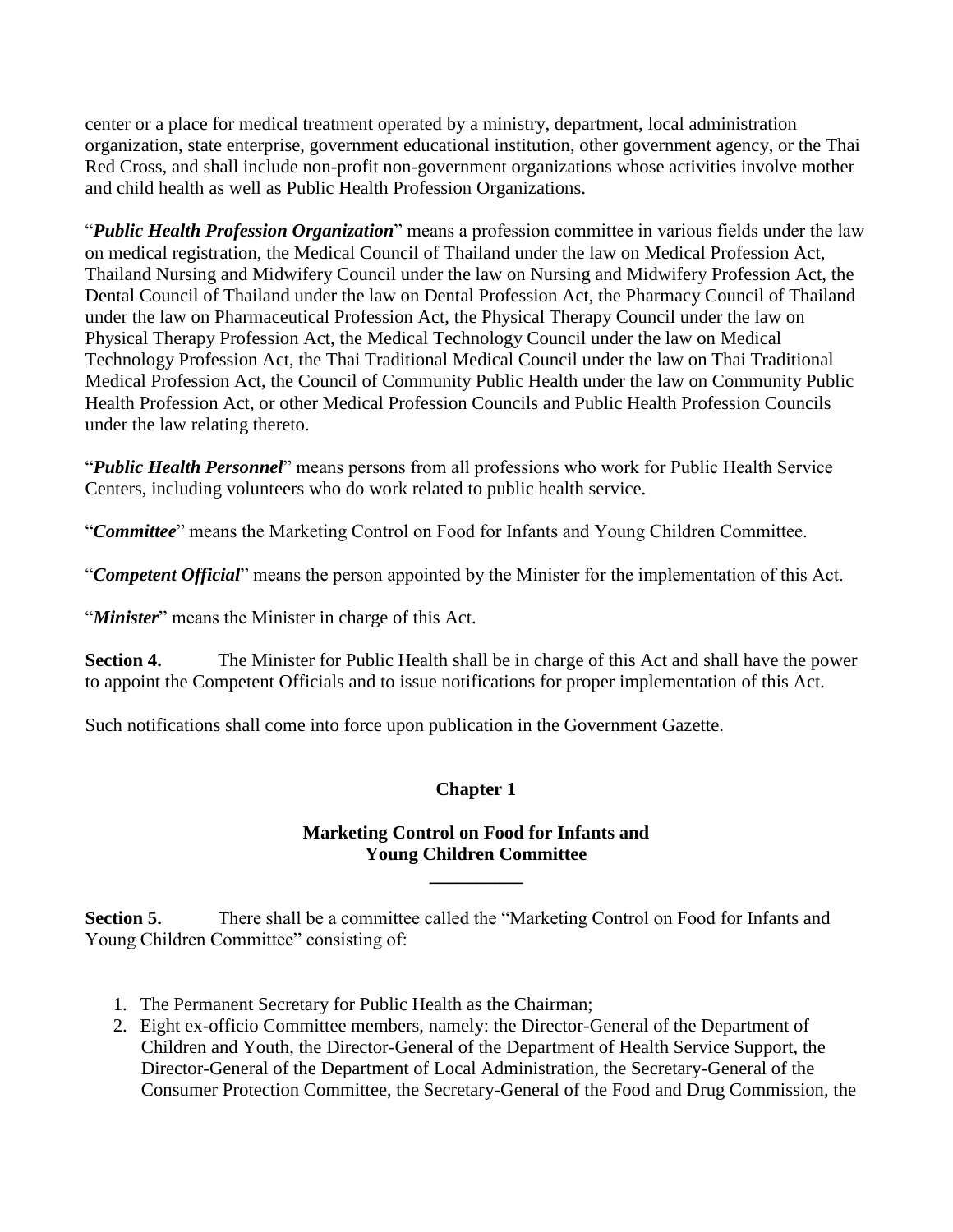Secretary-General of the National Broadcasting and Telecommunication Commission, the Secretary-General of the National Health Board, and the Permanent Secretary for Bangkok Metropolitan Administration;

- 3. **Four-Five** expert Committee members appointed by the Minister from Thailand Nursing and Midwifery Council, the Council of Community Public Health, the Royal College of Pediatricians of Thailand, the Pharmacy Council of Thailand, and the Royal Thai College of Obstetricians and Gynecologists.
- 4. Five expert Committee members appointed by the Minister, three being representatives from three non-profit non-government organizations whose activities each involve mother and child health, child's rights, and consumer health protection, and the other two being qualified persons each with knowledge, expertise and experience in marketing communication and law.

The Director-General of the Department of Health shall be the Committee member and secretary, and two officials from the Department of Health shall be appointed by the Director-General as assistant secretaries.

The appointment of expert Committee members shall be in accordance with the rules, procedures and conditions prescribed by the Minister on the advice of the Committee.

**Section 6.** A Committee member must have the qualifications and must not have the prohibited characteristics, as follows:

- 1. Having Thai nationality;
- 2. Not being a political official, holder of political office, member of a local council, local administrator, or a director or executive or officer of any political party;
- 3. Not being an incompetent or quasi-incompetent person;
- 4. Not being or having been a bankrupt;
- 5. Not having been sentenced to imprisonment by a final judgment, unless the offence is related to an act of negligence or a petty offence;
- 6. Having neither a direct nor indirect interest in any business relating to the Food for Infants, Food for Young Children or the Supplementary Food for Infants and Young Children;
- 7. Not having been adjudged or ordered by the Court that his/her property be devolved to the State by reason of unusual wealth or unusual increase in assets; and
- 8. Not having been dismissed, discharged or terminated from employment by any government agency or private company on account of dishonesty, gross misconduct or corruption.

**Section 7.** Each Committee member shall hold office for a term of 3 years from the date of appointment. A retiring member is eligible for re-election, but may not hold office for more than two consecutive terms.

If a Committee member vacates office prior to the expiration of his/her term, a new Committee member in the same field of knowledge shall be appointed by the Minister to fill the vacancy. The person so appointed shall retain office only during such time as the Committee member whom he/she replaced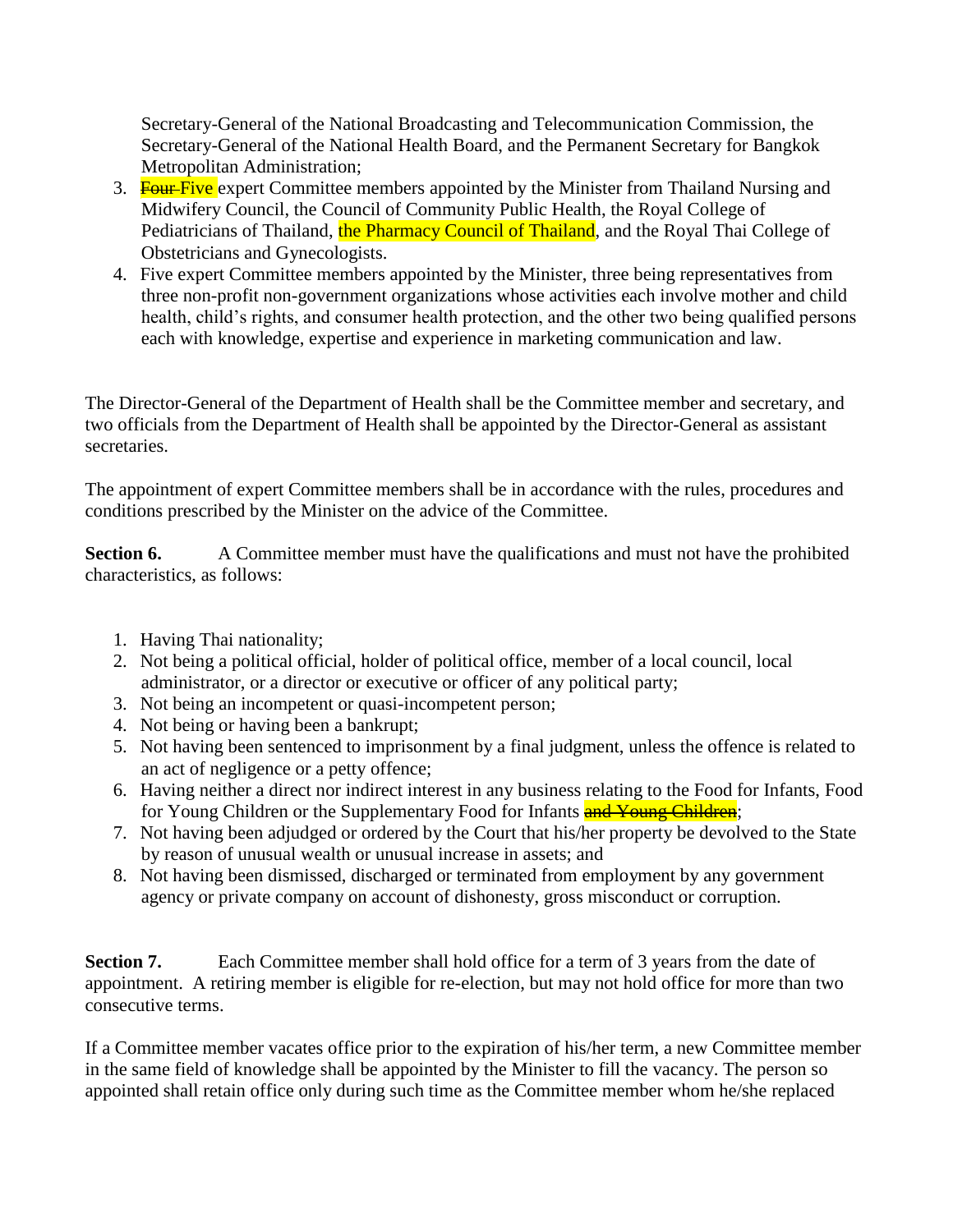would have been entitled to serve. If the remaining term of the Committee member who vacates office is less than 90 days, then the Minister shall not appoint a new member to fill the vacancy, and the Committee shall be deemed to consist of the remaining members.

Upon the expiration of the office term pursuant to paragraph one, if a new Committee member is not yet appointed to fill the vacancy, the retiring member shall remain in office until the new member takes over.

**Section 8.** Other than retirement, upon the expiration of the office term, a Committee member shall vacate office upon:

- (1) Death;
- (2) Resignation;

(3) Dismissal by the Minister on account of neglect of duty, unacceptable conduct, dishonesty or incompetence; or

(4) Disqualification for having the prohibited characteristics as provided in Section 6.

**Section 9.** A meeting of the Committee shall require a quorum of at least one-half of the total number of members.

If the Chairman is not present or is unable to perform his duty at a meeting, the Committee members present shall elect one of them chairman for the meeting.

If any Committee member has a personal interest in any matter to be considered at a meeting, such member shall so notify the meeting and shall be entitled to explain or comment on that matter, but shall not attend and vote at the meeting.

All decisions at Committee meetings shall be adopted by a majority of votes. Each Committee member shall have one vote. In the case of a tie, the meeting chairman shall cast a second vote.

**Section 10.** The Committee shall have the following authority:

(1) To set policies, strategies and measures for the marketing control on the Food for Infants, Food for Young Children and the Supplementary Food for Infants **and Young Children**;

(2) To promote and encourage the development of a system for monitoring the marketing of the Food for Infants, Food for Young Children and the Supplementary Food for Infants and Young Children;

(3) To provide advice or opinions to the Minister on the issuance of notifications for proper implementation of this Act;

(4) To provide advice or opinions to the Minister on the marketing control on the Food for Infants, Food for Young Children and the Supplementary Food for Infants and Young Children to ensure compliance with this Act; and

(5) To perform such other duties as determined by law to be those of the Committee or as assigned by the Cabinet or the Minister.

**Section 11.** The Committee may appoint sub-committees to consider or perform any tasks as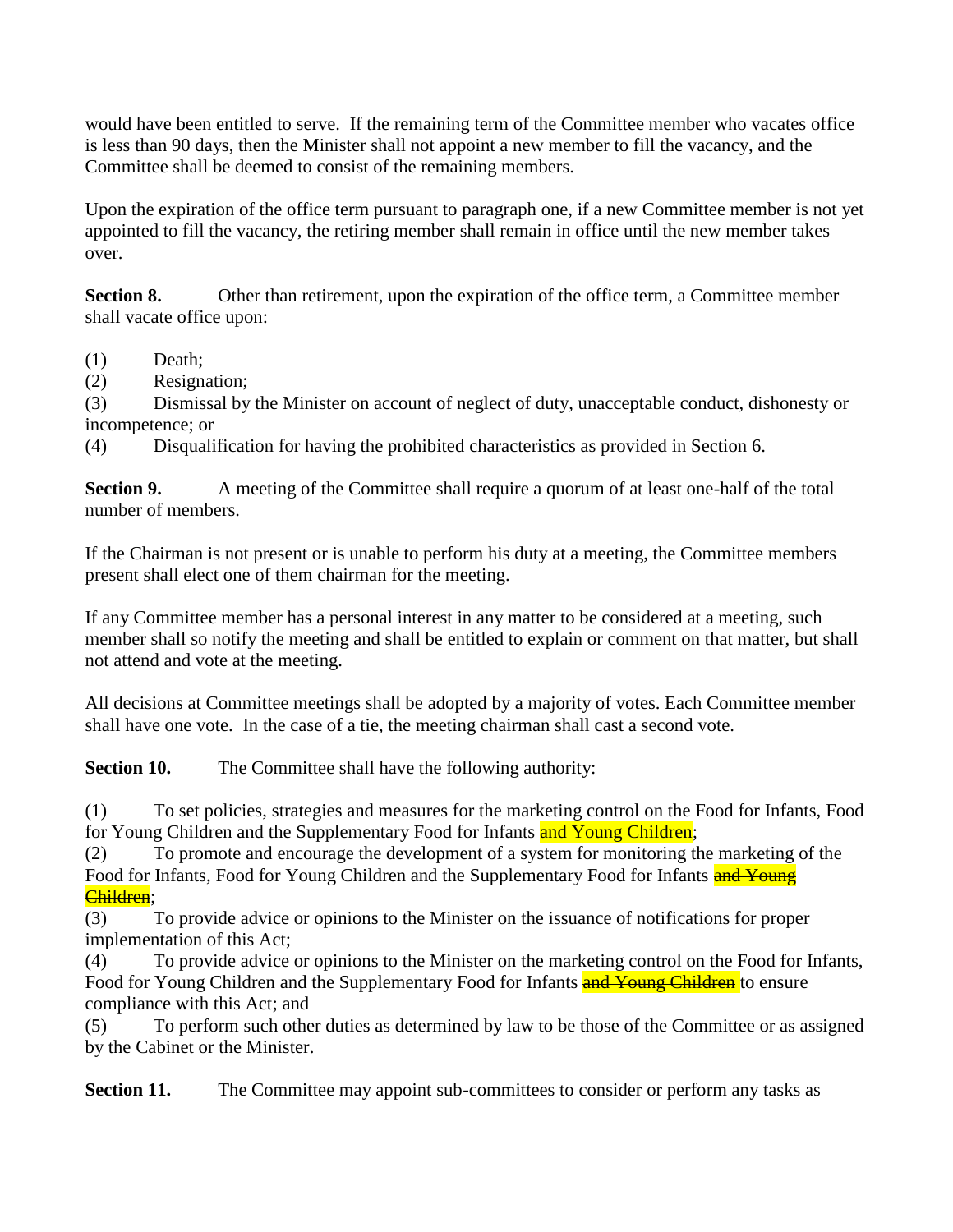assigned by the Committee.

The provisions of Section 6, 8, and 9 shall apply *mutatis mutandis* to the meetings of the subcommittees.

**Section 12.** In performing duties under this Act, the Committee and sub-committees may ask any agency, organization or person to submit any academic reports or statistics on the marketing of the Food for Infants, Food for Young Children and the Supplementary Food for Infants **and Young Children** and may give written orders asking any persons to give facts or opinions or to submit explanations, documents, information, evidence or any relevant materials for their consideration.

**Section 13.** The Department of Health, Ministry of Public Health, shall be responsible for the administrative work of the Committee and sub-committees and shall have the following authority:

(1) To promote, encourage, campaign for, and build up knowledge and understanding about breast-feeding;

(2) To prepare and propose to the Committee policies, strategies and measures for the marketing control on the Food for Infants, Food for Young Children and the Supplementary Food for Infants and Young Children;

(3) To coordinate and cooperate with relevant government agencies and the private sector both inside and outside the country for the implementation of the policies, strategies and measures for the marketing control on the Food for Infants, Food for Young Children and the Supplementary Food for Infants and Young Children;

(4) To follow up and assess the implementation by the Department of Health and relevant agencies of the policies, strategies and measures for the marketing control on the Food for Infants, Food for Young Children and the Supplementary Food for Infants **and Young Children** and report to the Committee;

(5) To act as a center for public relations or dissemination of data and information about the marketing control on the Food for Infants, Food for Young Children and the Supplementary Food for Infants and Young Children, as well as data and information for promoting, encouraging, campaigning for and building up knowledge and understanding about breast-feeding; and

(6) To perform such other duties as assigned by the Minister, the Committee or sub-committees or as determined by law to be the duties and authority of the Department of Health, Ministry of Public Health.

## **Chapter 2**

#### **Marketing Control \_\_\_\_\_\_\_\_\_\_\_**

## **Part 1 Food for Infants and Food for Young Children**

**\_\_\_\_\_\_\_\_\_\_\_**

**Section 14.** There shall be no advertising for the Food for Infants and Young Children.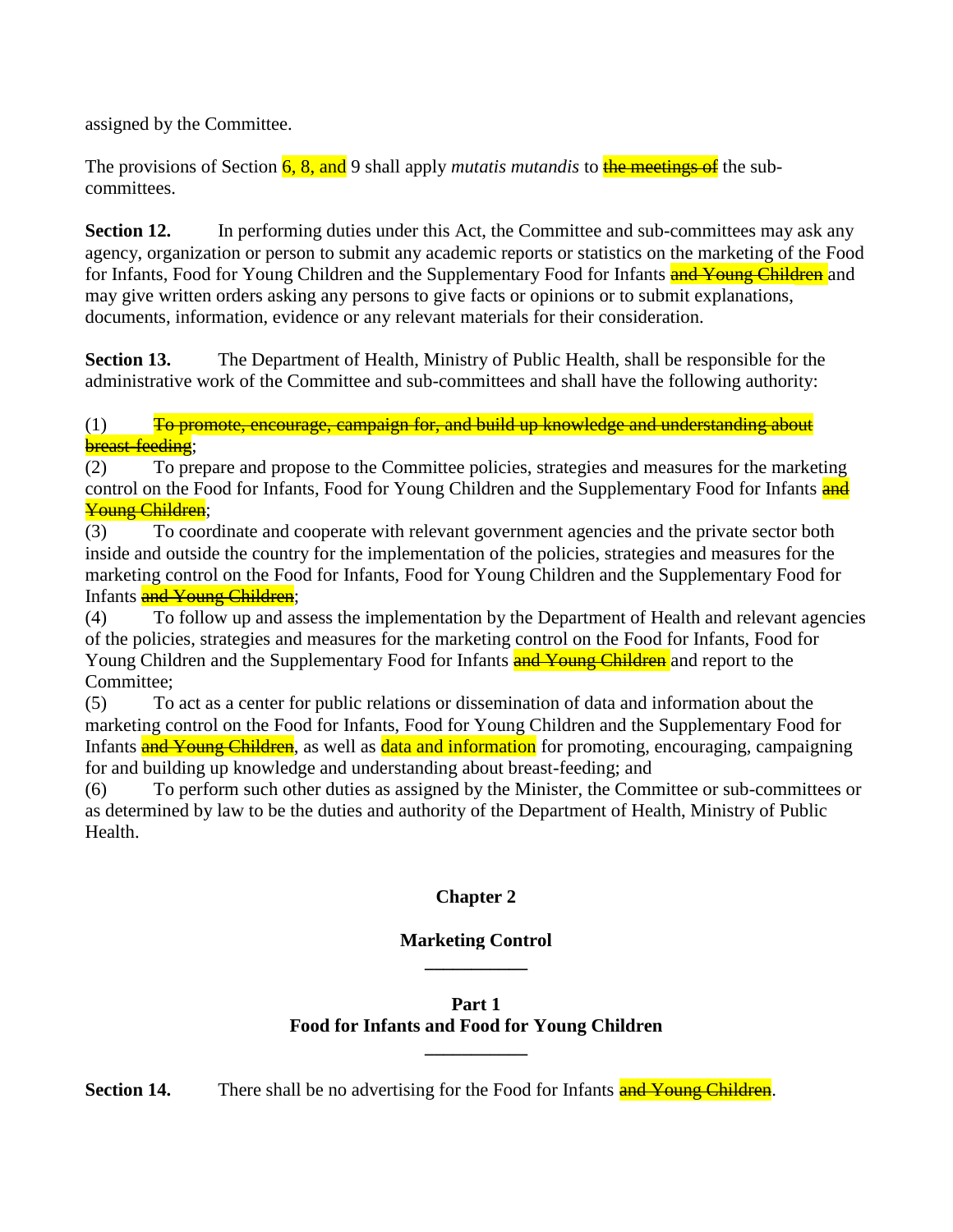There shall be no advertising for the Food for Young Children in the media that would cause the public to believe the product was for infants or cause to the public to believe that it was suitable for feeding infants.

Section 14/1 The manufacturer, importer, or distributor of Food for Infants or Food for Young Children; or their agent shall prepare labels that are clearly different and easily to distinguish between the label for Food for Infants and the label for Food for Young Children.

The label of Food for Infants and the label of Food for Young Children as per the above paragraph shall be clearly different from that of other food.

**Section 15. Under Section 14, to provide** information about the Food for Infants **and or** Food for Young Children, manufacturers, importers or distributors of the Food for Infants **and or** Food for Young Children, or their agents must use the same wording as appears on the labels of the Food for Infants and or Food for Young Children approved under the law on food without any claims about nutrition and health, and for Food for Infants must give the following particulars:

 $(1)$  Overall expenses to be incurred from and the quantities for using the Food for Infants and Young Children; and

(2) Warning against inappropriate preparation or use of the Food for Infants and Young Children.

The rules, procedures and conditions for the provision of the information pursuant to paragraph one shall be as prescribed by the Minister on the advice of the Committee.

The channels for providing information pursuant to paragraph one shall be as prescribed by the Minister on the advice of the Committee.

**Section 16.** The information about the Food for Infants **and or** Food for Young Children provided by manufacturers, importers or distributors of the Food for Infants and or Food for Young Children or their agents to the Public Health Personnel must be substantiated by scientific evidence, which shall be as prescribed by the Minister on the advice of the Committee.

**Section 17.** In doing the marketing of the Food for Infants and Food for Young Children, manufacturers, importers or distributors or their agents are prohibited from:

 $(1)$  Giving out **discount** coupons or **discount privileges**, tied products, offering exchanges,

discounts, prizes, gifts or other incentives. to induce sale of the Food for Infants and Young Children;

(2) Giving out the Food for Infants **and or** Food for Young Children or samples thereof, directly or indirectly;

(3) Giving out the Food for Infants **and or** Food for Young Children or any other things to pregnant women, mothers of infants or young children, or family members of infants or young children; or

(4) Approaching pregnant women or mothers of infants or young children or family member with infants or young children directly or indirectly, with the aim of promoting, encouraging or recommending them to use the Food for Infants and or Food for Young Children or associating with the Food for Infants and or Food for Young Children.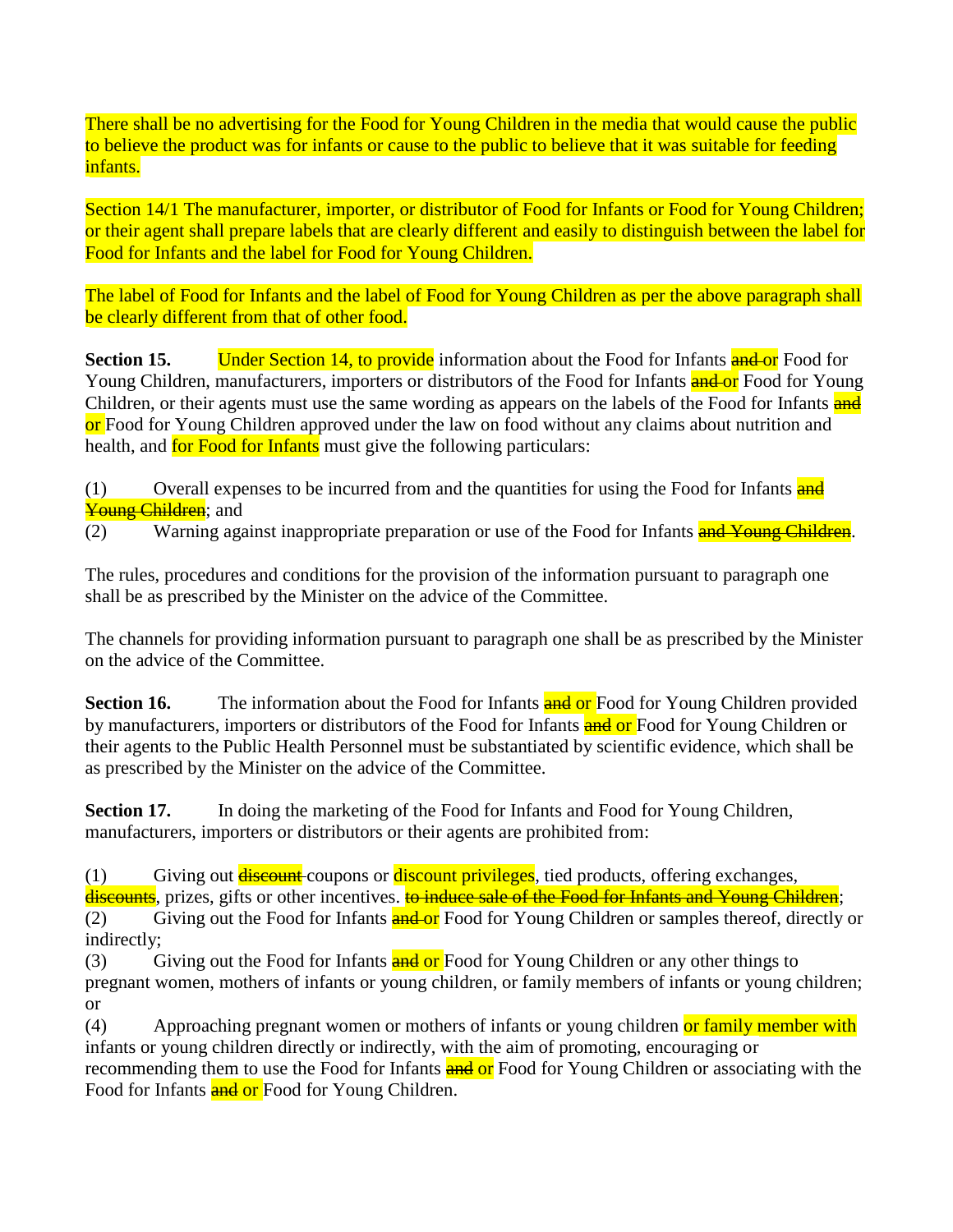**Section 18.** If manufacturers, importers or distributors of the Food for Infants **and or** Food for Young Children or their agents want to donate or give any items, equipment or things to the Public Health Service Center, such items, equipment or things must not bear the name, mark or symbol of Food for Infants and or Food for Young Children, or such name, mark or symbol must not associate with the Food for Infants and or Food for Young Children.

**Section 19.** Manufacturers, importers or distributors of the Food for Infants **and or** Food for Young Children or their agents are prohibited from giving or offering gifts, money, incentives or any other benefits to the Public Health Personnel.

The foregoing shall not apply to the customary or ethical giving in accordance with the rules, procedures and conditions prescribed by the Minister on the advice of the Committee.

**Section 20.** Manufacturers, importers or distributors of the Food for Infants **and or** Food for Young Children or their agents are prohibited from arranging or supporting the arrangement of trainings or academic seminars on Food for Infants and or Food for Young Children for the Public Health Service Center, the Public Health Personnel, pregnant women or mothers of infants or young children, except for the funding of such trainings or seminars for the Public Health Profession Organization and public universities, which offer mother and child health related programs in accordance with the rules, procedures and conditions prescribed by the Minister on the advice of the Committee.

**Section 21.** Manufacturers, importers or distributors of the Food for Infants **and or** Food for Young Children or their agents are prohibited from demonstrating or supporting the demonstration of the use of the Food for Infants and or Food for Young Children in the Public Health Service Center or any other place **for commercial purposes or** for the purpose of promoting or encouraging the use of the Food for Infants and or Food for Young Children for commercial purposes.

The foregoing shall not apply to the manufacturer who is the public health profession performing the duty for medical purpose or treatment to infants or young children.

**Section 22.** Manufacturers, importers or distributors of the Food for Infants **and or** Food for Young Children or their agents are prohibited from donating the Food for Infants and or Food for Young Children to the Public Health Service Center or the Public Health Personnel.

The foregoing shall not apply to the donation of the Food for Infants and or Food for Young Children for use in patients with special needs as well as the donation in case of need as prescribed by the Minister on the advice of the Committee.

The rules, procedures and conditions for the donation referred to in paragraph two shall be as prescribed by the Minister on the advice of the Committee.

**Section 23.** The academic information about mother & child health prepared or disseminated by manufacturers, importers or distributors of the Food for Infants and or Food for Young Children or their agents must not, directly or indirectly, promote or encourage the use of the Food for Infants and or Food for Young Children or associate with the Food for Infants and or Food for Young Children.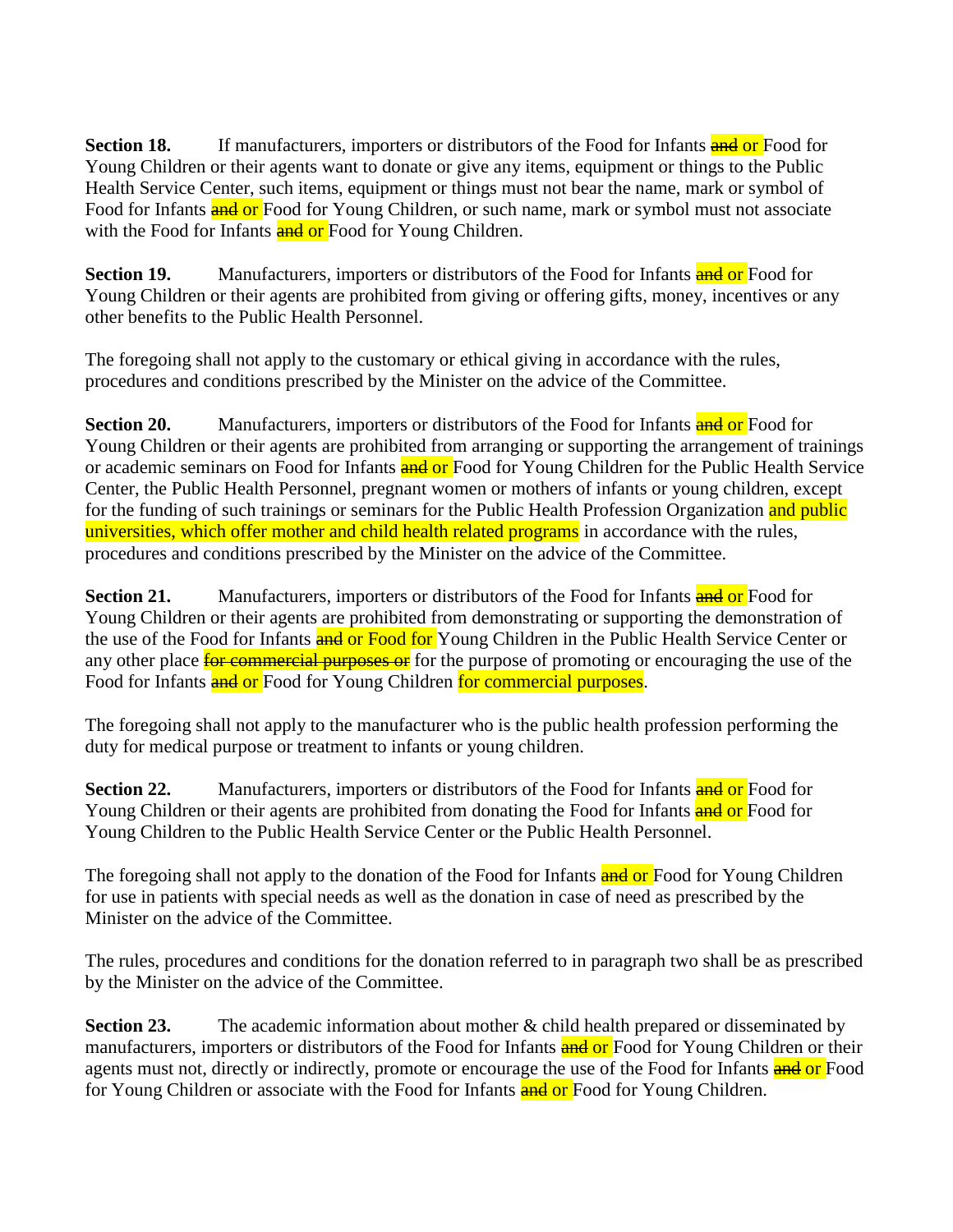The foregoing shall not apply to the manufacturer who is in the public health profession performing their official medical duties or providing treatment to infants or young children

#### **Part 2 Supplementary Food for Infants and Young Children \_\_\_\_\_\_\_\_\_\_**

**Section 23/1.** There shall be no advertising for the Supplementary Food for Infants.

## **Section 23/2**.

The manufacturer, importer, or distributor of Supplementary Food for Infants or their agent shall prepare labels that are clearly different and easily to distinguish between the label for Supplementary Food for infants and the label for Food for Infants, Food for Young Children, or other food.

**Section 24.** Manufacturers, importers or distributors of the Supplementary Food for Infants **and** Young Children or their agents shall not do the marketing of the Supplementary Food for Infants and Young Children to any persons in a place for medical treatment under the law on health service center or a place for medical treatment operated by a ministry, department, local administration organization, state enterprise, government educational institution, other government agency, or the Thai Red Cross, in the following manners:

(1) Giving out **discount** coupons or **discount privileges**, tied products, offering exchanges, discounts, prizes, gifts or other incentives. to induce sale of the Supplementary Food for Infants or Young Children; or

(2) Giving out the Supplementary Food for Infants and Young Children or samples thereof, directly or indirectly.

**Section 25.** Manufacturers, importers or distributors of the Supplementary Food for Infants **and** Young Children or their agents are prohibited from doing the marketing of the Supplementary Food for Infants **and Young Children** to pregnant women or mothers of infants under 6 months of age.

**Section 26.** The provisions of Sections 16, 18, 19, 20, and 21 shall also apply to the Supplementary Food for Infants and Young Children.

**Section 27. • • Manufacturers, importers or distributors of the Supplementary Food for Infants and** Young Children or their agents are prohibited from demonstrating or supporting the demonstration of the use of the Supplementary Food for Infants and Young Children in the Public Health Service Center.

## **Chapter 3**

#### **Competent Officials \_\_\_\_\_\_\_\_\_\_**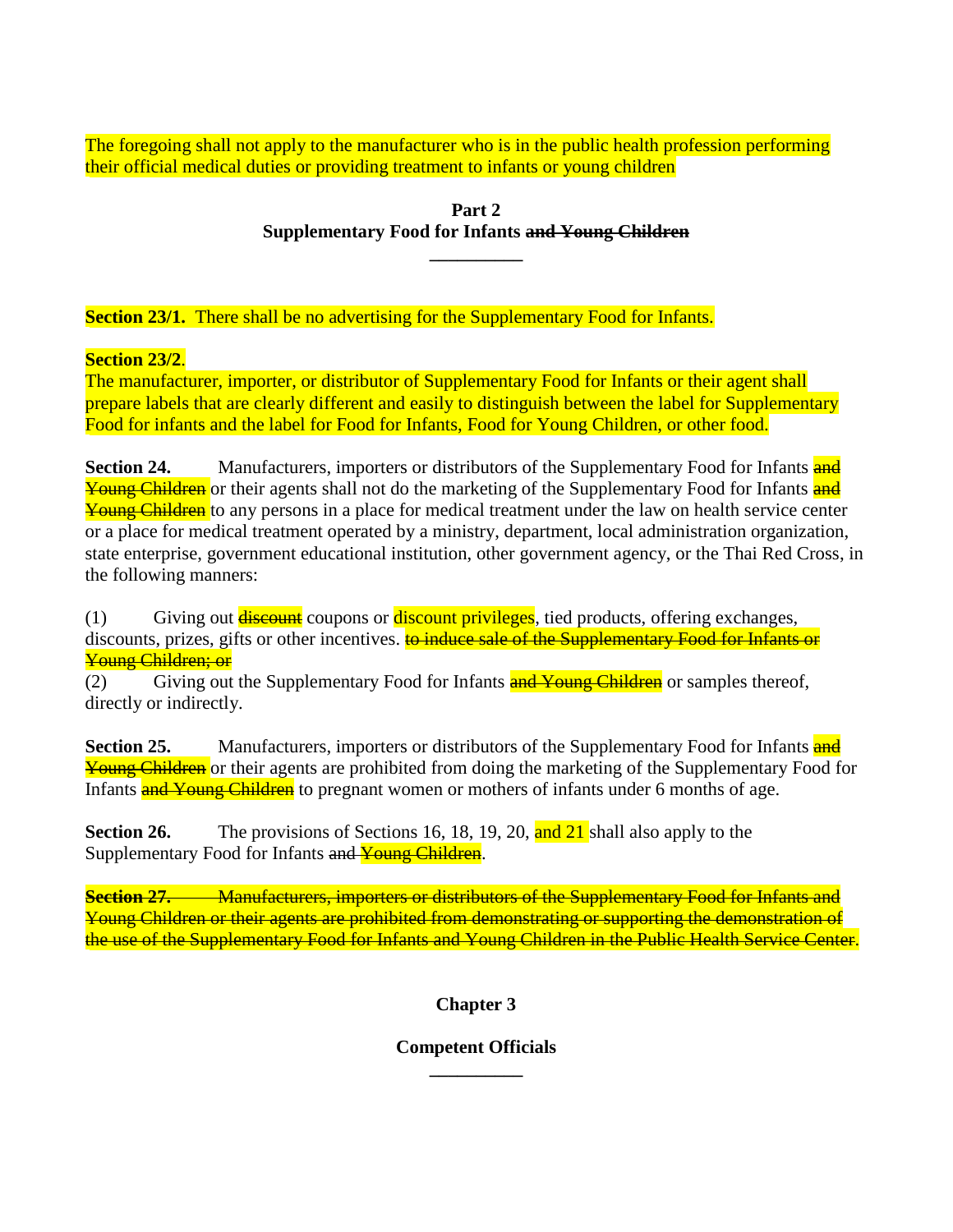**Section 28.** In performing their duties, the Competent Officials shall have the power to:

(1) Enter any place during office hours to inspect documents, advertising media, or any other items related to an act of violation under this Act, when there are reasonable grounds to believe that such an act has occurred, and take pictures of the same or do such other things as necessary to secure the relevant information or evidence;

(2) Confiscate or seize documents, advertising media, or any other items related to an act of violation under this Act; and

(3) Issue written orders asking any persons concerned to give statements or to provide written explanations or any documents or evidence for the examination or consideration of the Competent Officials.

In the performance of duties by the Competent Officials under paragraph one, all persons concerned must reasonably accommodate the Competent Officials.

**Section 29.** In performing their duties, the Competent Officials must present their identity cards to persons concerned.

The identity card of the Competent Official shall be in the form prescribed by the Minister.

**Section 30.** The documents, advertising media or any other items confiscated or seized by the Competent Officials in accordance with Section 28 (2) shall be devolved to the State, and the Director-General of the Department of Health shall have the power to order their destruction or to take any steps as prescribed by the Minister on the advice of the Committee when it appears that:

(1) no one claims to be the owner or possessor of those documents, media or items within 90 days from the date of confiscation or seizure;

(2) in the event of non-prosecution, the owner or possessor of those documents, media or items does not seek to reclaim them within 90 days from the date of receipt of the non-prosecution order; or (3) in the event of prosecution, the accused agrees to be fined; or the public prosecutor gives a non-prosecution order; or the Court does not deliver a judgment for the forfeiture of those documents, media or items and the owner or possessor does not seek to reclaim them within 90 days from the fine payment date or the date of non-prosecution order or the date of final judgment, as the case may be.

**Section 31.** In performing duties under this Act, the Competent Official shall be an Official under the Penal Code of Thailand.

## **Chapter 4**

#### **Penal Provision \_\_\_\_\_\_\_\_\_\_**

**Section 32.** Whoever advertises the Food for Infants **and or** Food for Young Children, which is a violation of the first and second paragraph of Section 14 or whoever advertises the Supplementary Food for Infants, which is a violation of the Section 23/1, shall be liable to imprisonment for a term not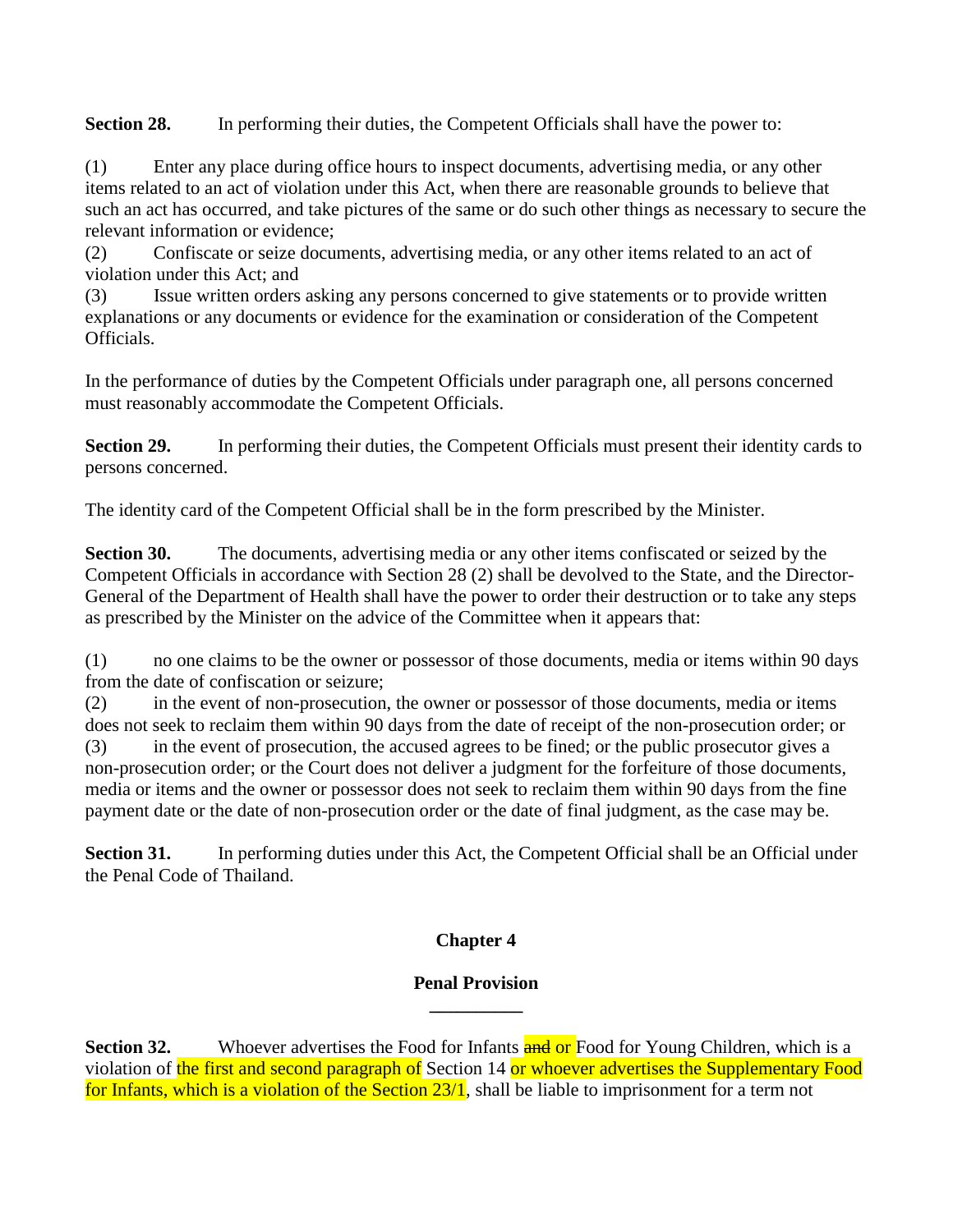exceeding  $\frac{3}{5}$  l year or a fine not exceeding three one hundred thousand baht, or both, and to an additional fine not exceeding ten thousand baht per day throughout the period of violation or noncompliance.

**Section 32/1** Any manufacturer, importer or distributor of the Food for Infants, Food for Young Children, or Supplementary Food for Infants; or its agent who fails to comply with Section 14/1 or 23/2 shall be liable to a fine not exceeding three hundred thousand baht and to an additional fine not exceeding ten thousand baht per day throughout the period of violation or non-compliance.

**Section 33.** Any manufacturer, importer or distributor of the Food for Infants and or Food for Young Children or its agent who fails to comply with Section 15 or gives false information under Section 15, paragraph one, shall be liable to a fine not exceeding two hundred thousand baht.

**Section 34.** Any manufacturer, importer or distributor of the Food for Infants **and or** Food for Young Children or its agent who fails to comply with Section 16, 18 or 23 shall be liable to a fine not exceeding two hundred thousand baht.

**Section 35.** Any manufacturer, importer or distributor of the Food for Infants **and or** Food for Young Children or its agent who violates Section 17 shall be liable to a fine not exceeding three hundred thousand baht.

**Section 36.** Any manufacturer, importer or distributor of the Food for Infants **and or** Food for Young Children or its agent who violates Section 19, paragraph one, shall be liable to a fine not exceeding two hundred thousand baht.

**Section 37.** Any manufacturer, importer or distributor of the Food for Infants and or Food for Young Children or its agent who violates Section 20 or 22 shall be liable to a fine not exceeding one hundred thousand baht.

**Section 38.** Any manufacturer, importer or distributor of the Food for Infants **and or** Food for Young Children or its agent who violates the first paragraph of Section 21 shall be liable to a fine not exceeding two hundred thousand baht.

**Section 39.** Any manufacturer, importer or distributor of the Supplementary Food for Infants **and** Young Children or its agent who violates Section 24 or 25 shall be liable to a fine not exceeding three hundred thousand baht.

**Section 40.** Any manufacturer, importer or distributor of the Supplementary Food for Infants and Young Children or its agent who provides information about the Supplementary Food for Infants and Young Children to the Public Health Personnel without scientific evidence to substantiate such information, which is a violation of Section 16, incorporating Section 26, shall be liable to a fine not exceeding two hundred thousand baht.

**Section 41.** Any manufacturer, importer or distributor of the Supplementary Food for Infants **and** Young Children or its agent who donates or gives any items, equipment or things bearing the name, mark or symbol of the Supplementary Food for Infants **and Young Children** or using such name, mark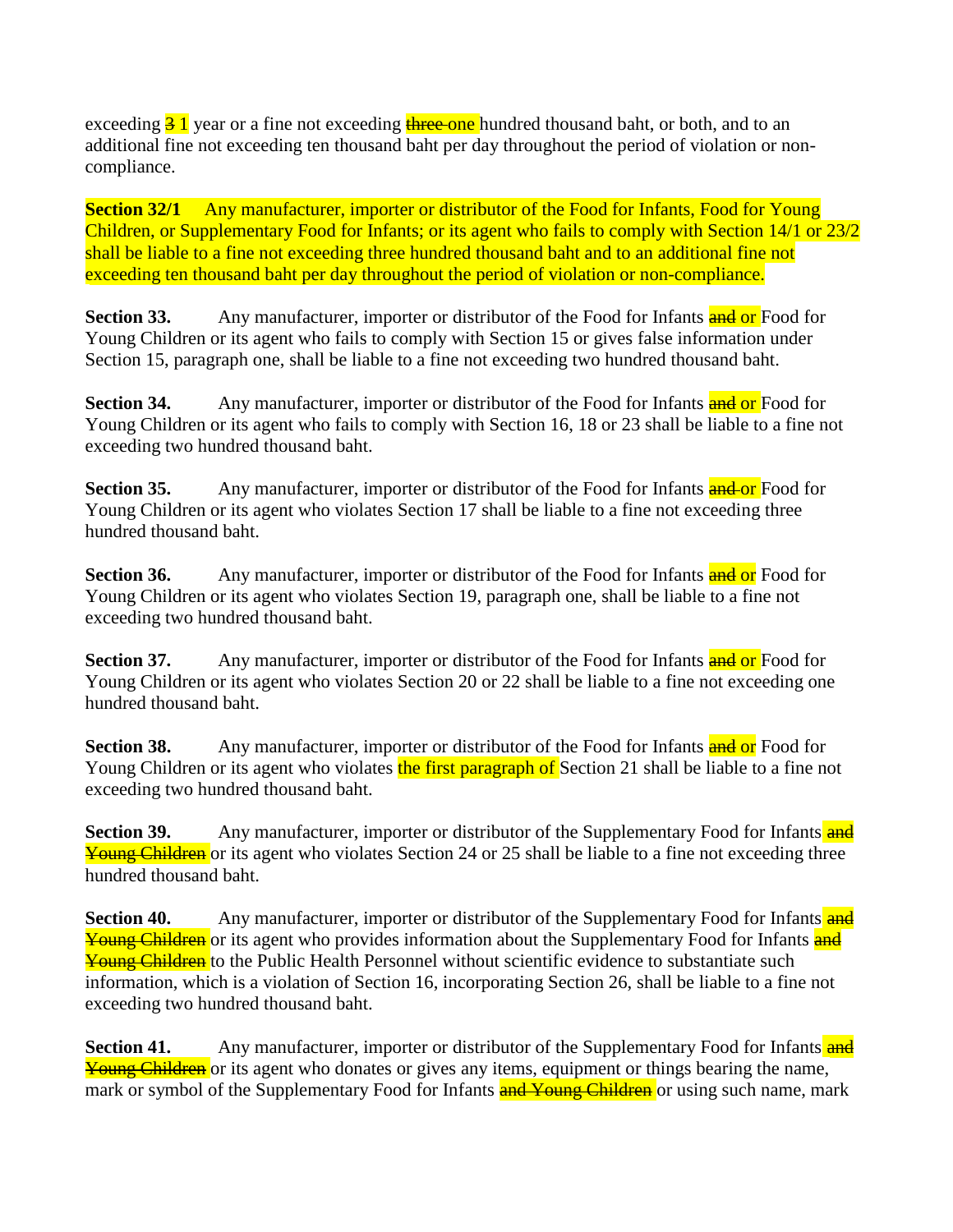or symbol to associate with the Supplementary Food for Infants and Young Children to the Public Health Service Center, which is a violation of Section 18, incorporating Section 26, shall be liable to a fine not exceeding two hundred thousand baht.

**Section 42.** Any manufacturer, importer or distributor of the Supplementary Food for Infants **and** Young Children or its agent who gives or offers gifts, money, incentives or any other benefits to the Public Health Personnel, which is a violation of Section 19, paragraph one, incorporating Section 26, shall be liable to a fine not exceeding two hundred thousand baht.

**Section 43.** Any manufacturer, importer or distributor of the Supplementary Food for Infants **and** Young Children or its agent who arranges or supports the arrangement of trainings or academic seminars on supplementary food for infants and young children, which is a violation of Section 20, incorporating Section 26, shall be liable to a fine not exceeding one hundred thousand baht.

**Section 44.** Any manufacturer, importer or distributor of the Supplementary Food for Infants **and Young Children** or its agent who violates the first paragraph of Section 27 21 together with Section 26 shall be liable to a fine not exceeding two hundred thousand baht.

**Section 45.** Whoever fails to comply with an order of the Competent Official given under Section 28, paragraph one (3), or obstructs or fails to accommodate the Competent Official in the performance of his/her duty under Section 28, paragraph two, shall be liable to imprisonment for a term not exceeding one month or a fine not exceeding ten thousand baht, or both.

**Section 46.** The Director-General of the Department of Health or any person designated by the Director-General shall have the power to impose fines on all offences under this Act. with the exception of the offence under Section 32, if in his opinion, the offender should not be prosecuted or punished by **imprisonment.** The imposition of such penalty shall be in accordance with the rules and procedures set out by the Committee. After the offender pays the fines within 30 days from the date of imposition, such offence shall be deemed settled in accordance with the Criminal Procedure Code of Thailand.

If any person is found by an inquiry official to have committed an offence pursuant to paragraph one and such person agrees to be fined, the inquiry official shall pass the matter over to the Director-General of the Department of Health or the person designated by the Director-General within 7 days after the offender agrees to such penalty.

#### **Transitory Provision \_\_\_\_\_\_\_\_\_\_**

**Section 47.** The Committee, which initially consists of members referred to in Section 5 (1) and (2), with the Director-General of the Department of Health as member and secretary, shall perform the duties of the Committee under this Act, pending the appointment of the expert Committee members under this Act, which appointment shall take no more than  $\frac{180}{90}$  days from the day this Act comes into force.

**Section 48**. The label of Food for Infants, label of Food for Young Children, or label of Supplementary